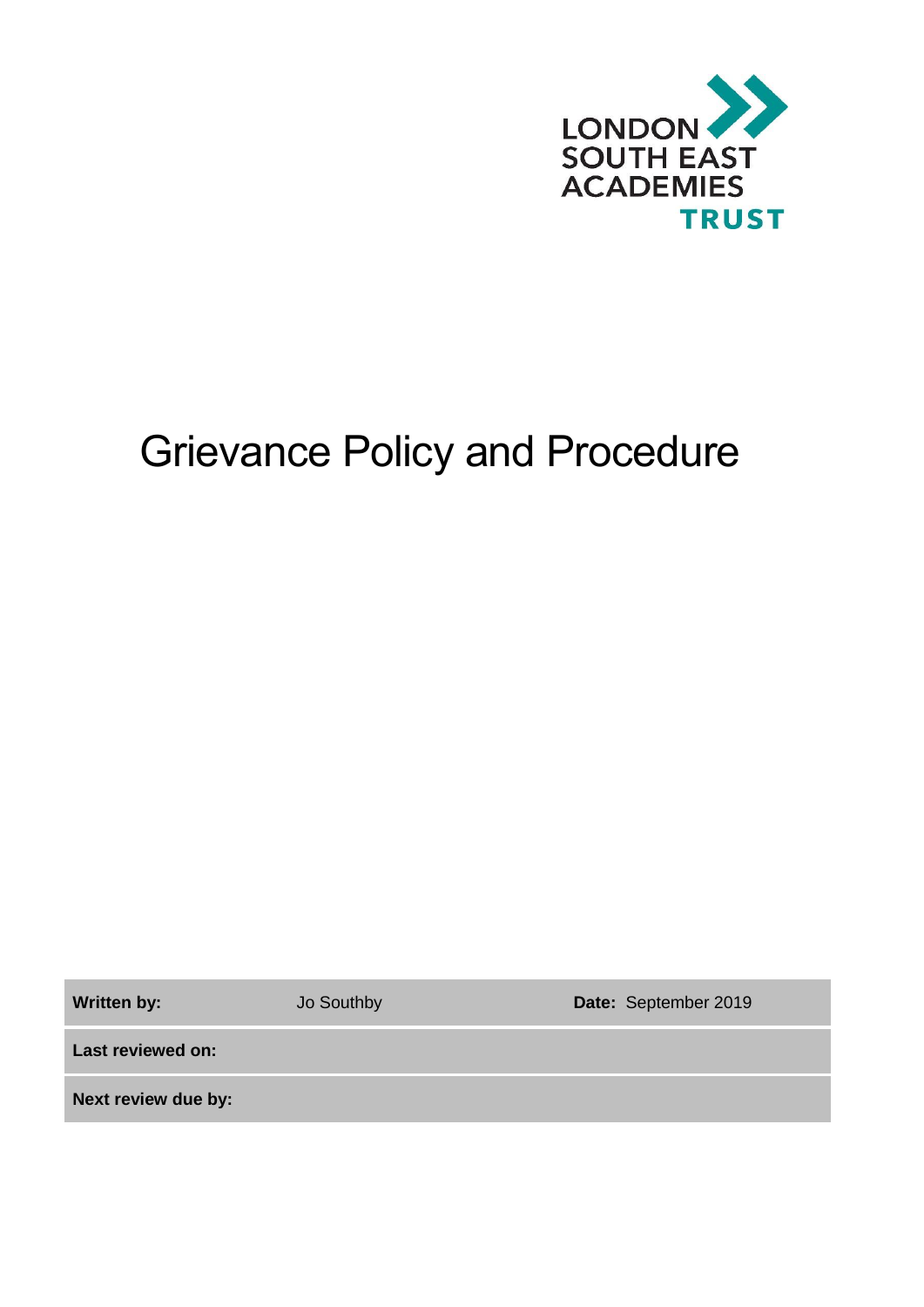# **CONTENTS**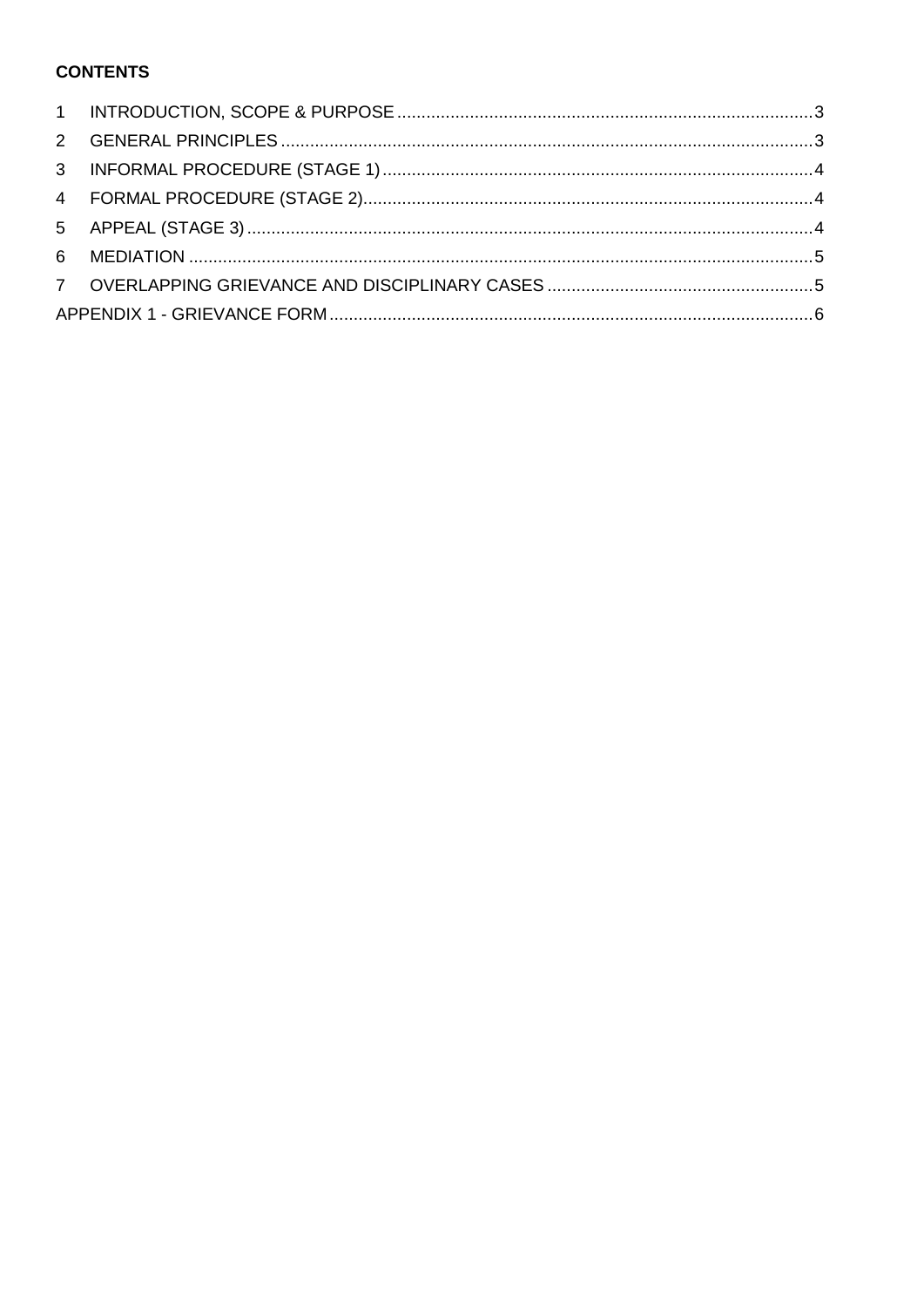# **GRIEVANCE POLICY AND PROCEDURE**

## <span id="page-2-0"></span>**1 INTRODUCTION, SCOPE & PURPOSE**

- 1.1 The Trust is keen to provide a positive and supportive working environment for all of its employees and as such will take every step to resolve issues in the workplace quickly and efficiently, at the lowest possible level.
- 1.2 This policy and procedure applies to all employees other than holders of senior posts, as defined in the Trust's Articles of Government, to whom the Trust's grievance procedure for senior postholders will apply. Separate procedures apply for these postholders.
- 1.3 The Trust will deal objectively and constructively with all grievances, and employees who decide to use the procedure may do so with the assurance that the problem will be dealt with fairly and in confidence. However, it must be recognised that it is not always possible to resolve grievances to everyone's satisfaction.
- 1.4 The consistent application of a fair and effective grievance procedure, in accordance with the Advisory Conciliation and Arbitration Services (ACAS) Code of Practice entitled 'Disciplinary and Grievance Procedures', will help to ensure consistent and fair treatment for all in relation to any issues about which individuals feel aggrieved.
- 1.5 If any information raised as a grievance, or part of a grievance, is related to a protected disclosure, "whistleblowing", this will be managed through the Protected Disclosure Policy.
- 1.6 This policy has been prepared taking account of prevailing legislation and new legislative requirements and follows best practice by enabling the Trust to demonstrate a management of change process which is fair, equitable and transparent.

#### <span id="page-2-1"></span>**2 GENERAL PRINCIPLES**

- 2.1 A grievance is defined as 'a concern, problem or complaint that employees raise with their employer'. This may include a complaint from an employee about their treatment by managers or colleagues, changes to working practices, or a failure to fulfil duty of care obligations.
- 2.2 This procedure is not intended to deal with day to day issues of concern that should be dealt with by good communication and informal discussion, and should form part of normal working relationships. Issues that are the subject of collective negotiation or consultation with the recognised trade unions will not be considered under the grievance procedure.
- 2.3 If this is not successful or appropriate, the individual should proceed to Stage 1 of the Informal procedure. Advice can be sought from the HR Department.
- 2.4 This procedure should not be used to complain about dismissal or actions taken or penalties imposed through the disciplinary or capability procedures. An employee has a right to appeal in accordance with the disciplinary or capability procedure if s/he is dissatisfied with outcomes from these procedures.
- 2.5 The Trust will take any complaints of bullying and/or harassment seriously, investigating them promptly and taking appropriate action in accordance with Trust policy. Where an employee is alleged to have committed an act of bullying or harassment this will be dealt with through the Trust's Disciplinary Policy and Procedure and may be viewed as gross misconduct.
- 2.6 Confidentiality should be applied at times during the use of this procedure.
- 2.7 An employee who raises a grievance should not be discriminated against or victimised as a result of this.
- 2.8 On rare occasions an allegation may be of a malicious nature, disciplinary action may be instigated in these circumstances. This is also the case where an employee is making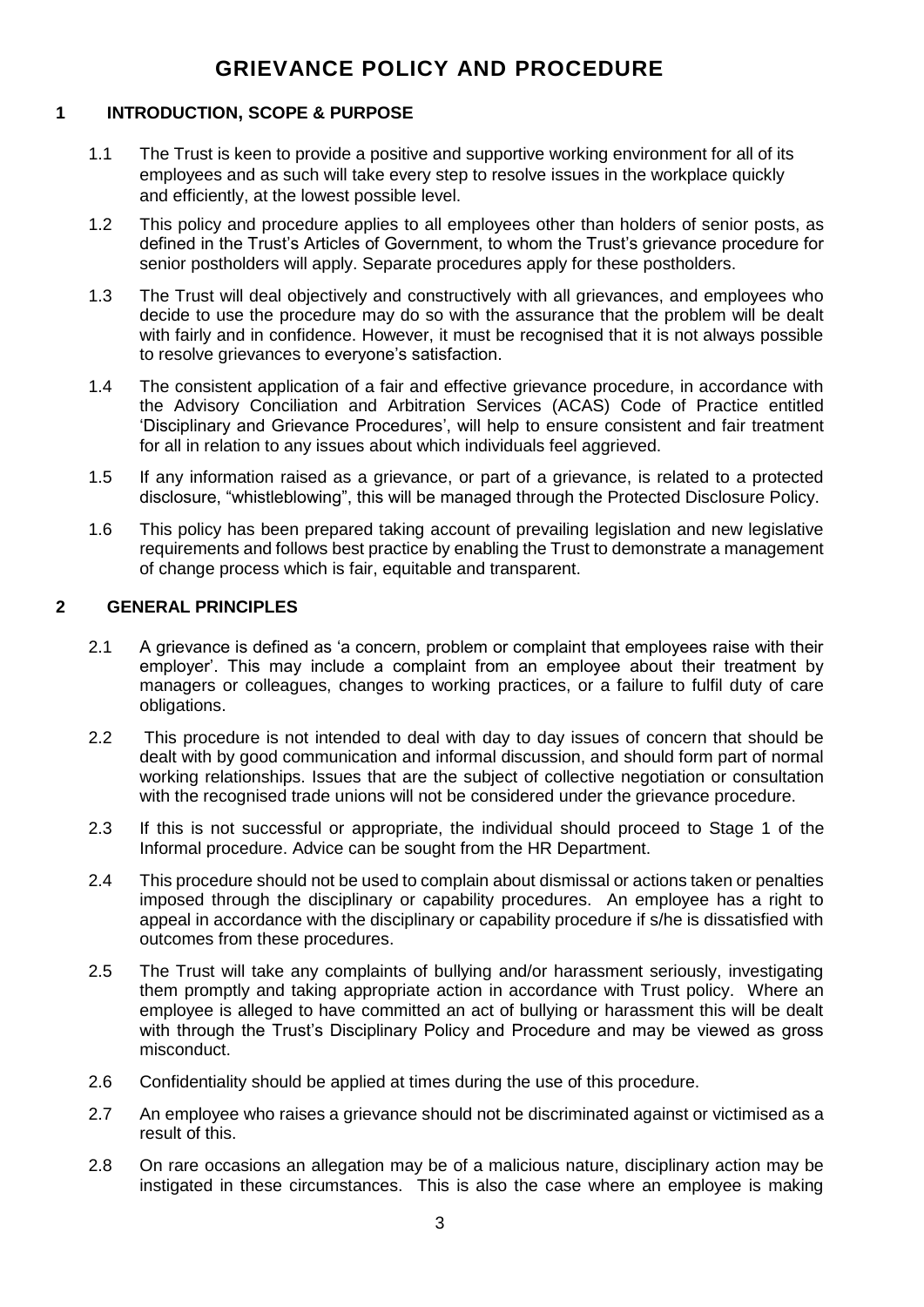repeated complaints of a similar nature which on investigation are unfounded – these may then be dealt with in accordance with the Complaints Procedure in line with vexacious complainants.

# <span id="page-3-0"></span>**3 INFORMAL PROCEDURE (STAGE 1)**

- 3.1 If informal discussion has been unsuccessful or is not appropriate, the employee should firstly discuss the issue informally with their line manager. However, if this is not possible because the grievance is with the line manager, then the employee should approach the line manager's manager instead.
- 3.2 The manager approached will discuss your concerns in confidence, make discreet investigations, and attempt to resolve the matter. Dealing with grievances in this way can often lead to the quickest and most effective resolution.
- 3.3 A written record of the discussion and the outcome will be provided within 5 working days after the grievance has been received.
- 3.4 It is anticipated that most grievances will be resolved at the informal stage. If, however, there is no satisfactory outcome or the matter is very serious or the employee does not wish to raise the matter informally, the employee may proceed straight to the formal stage of the procedure.

# <span id="page-3-1"></span>**4 FORMAL PROCEDURE (STAGE 2)**

- 4.1 If the employee feels that the matter has not been resolved at Stage 1, or where s/he considers it more serious or inappropriate to raise the matter informally, the grievance should be put in writing using the Trust Grievance Form (Appendix 1 to this procedure).
- 4.2 Full details of the complaint, including any relevant facts, including dates and names of those involved should be provided. Possible ways of resolving the grievance should also be identified. The employee should submit the completed grievance form to The HR Department.
- 4.3 Following receipt of the grievance form the Human Resources department will confirm receipt in writing.
- 4.4 The Trust will appoint an Investigating Officer who will arrange an initial meeting with the employee to discuss the grievance raised.
- 4.5 On completion of the investigation, a second meeting will be arranged with the employee and the Investigating Officer will discuss their findings with the focus of the meeting to seek to resolve the grievance. The Investigating Officer will discuss fully any potential outcomes and resolutions with the employee who raised the grievance and his/her representative/work colleague.
- 4.6 The Investigating Officer's decision will be communicated in writing to the employee within 5 working days of the meeting. The letter to the employee will outline, where appropriate, any actions the Trust intends to take or has taken to resolve the grievance, and will also inform him/her of the right to appeal. Where the decision is that the grievance is not found to be upheld or substantiated, the manager will explain the reasons for this in the letter.

## <span id="page-3-2"></span>**5 APPEAL (STAGE 3)**

- 5.1 If the grievance is not resolved to the satisfaction of the employee, s/he has the right to appeal. The grounds for the appeal must be stated clearly, in writing and sent to the the Head of School (or, in the case where the grievance relates to the Head of School,to the Executive Head Teacher) within 10 working days of receiving the decision of the formal meeting with the Investigating Officer.
- 5.2 The appeal will be dealt with by the Executive Head Teacher (or a member of the Local Governing Body where the Executive Head Teacher has been involved in an earlier process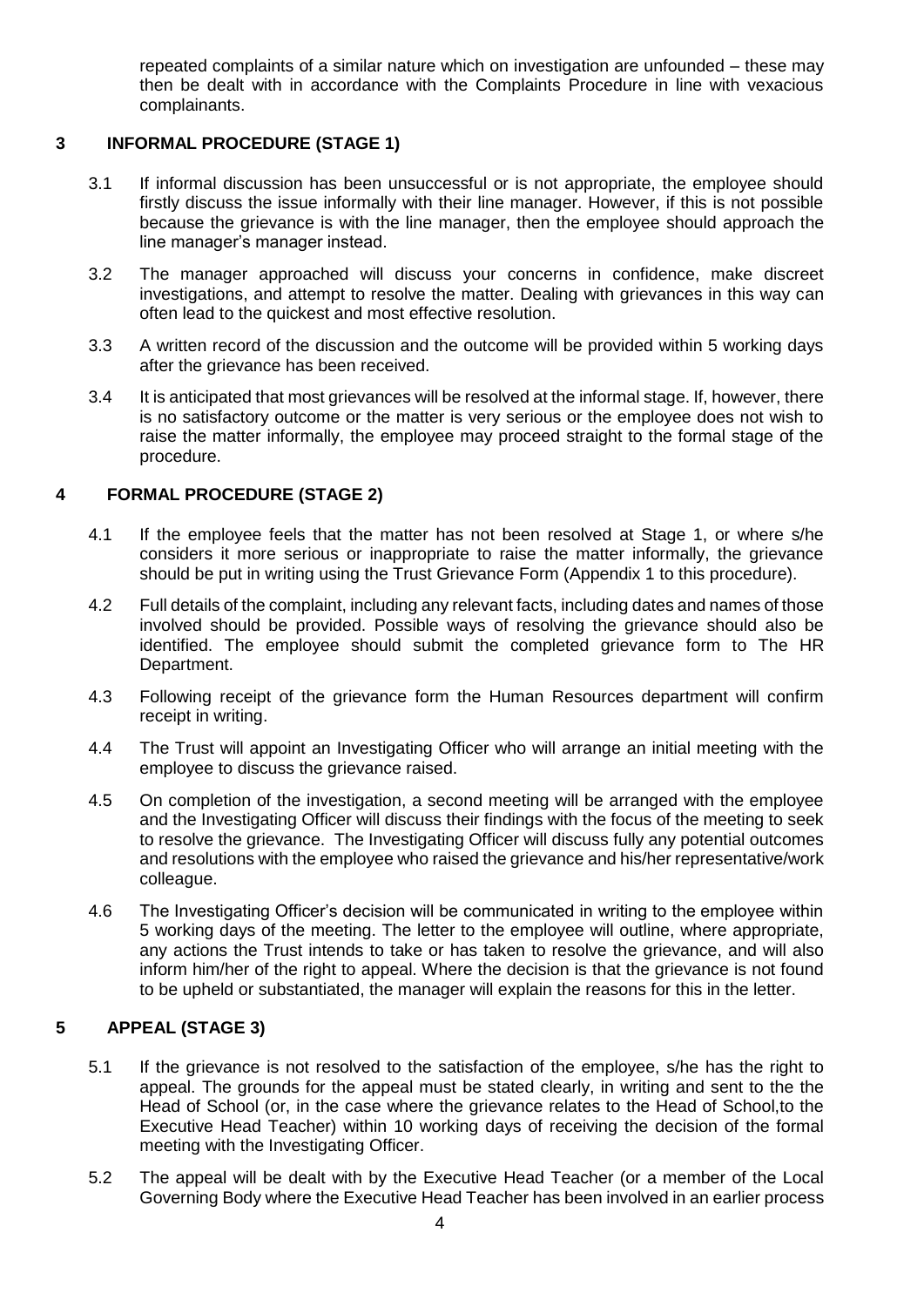relating to this grievance) who will meet with the employee to discuss the outcome letter and findings from the formal procedure.

- 5.3 The Senior Manager hearing the appeal will consider any representations made and will be supplied with all of the documentation submitted in relation to the earlier stages of the procedure.
- 5.4 The appeal meeting with the Senior Manager should be held as soon as is reasonably practicable and normally within 15 working days of receipt of the appeal notification.
- 5.5 The appeal should focus on the specific grounds of appeal rather than re-visiting the full grievance. However, the Senior Manager will refer to the outcome(s) from the original grievance meeting where this is applicable to the grounds of appeal and should gain an understanding from the employee and/or their representative as to why s/he does not believe the outcome from the original hearing resolved the grievance.
- 5.6 The decision of the Senior Manager will be provided in writing, as soon as is reasonably practicable and without unreasonable delay.
- 5.7 The decision is final and no further right of appeal will exist within the Trust.

#### <span id="page-4-0"></span>**6 MEDIATION**

6.1 On occasion, it may be appropriate for the matter to be dealt with by way of mediation, depending on the nature of the grievance. This involves the appointment of an independent and experienced mediator or accredited Restorative Justice Facilitator, who will discuss the issues raised by the grievance with all of those involved and seek to facilitate a resolution. Mediation will be used only where all parties involved in the grievance agree. Where possible the mediator or RJ Facilitator will work within another of the Trust schools to where the employee raising the grievance is working.

#### <span id="page-4-1"></span>**7 OVERLAPPING GRIEVANCE AND DISCIPLINARY CASES**

7.1 Where an employee raises a grievance during a disciplinary process, the grievance process may be temporarily suspended in order to deal with the disciplinary process. In certain circumstances, the Trust may decide to deal with both cases separately and concurrently.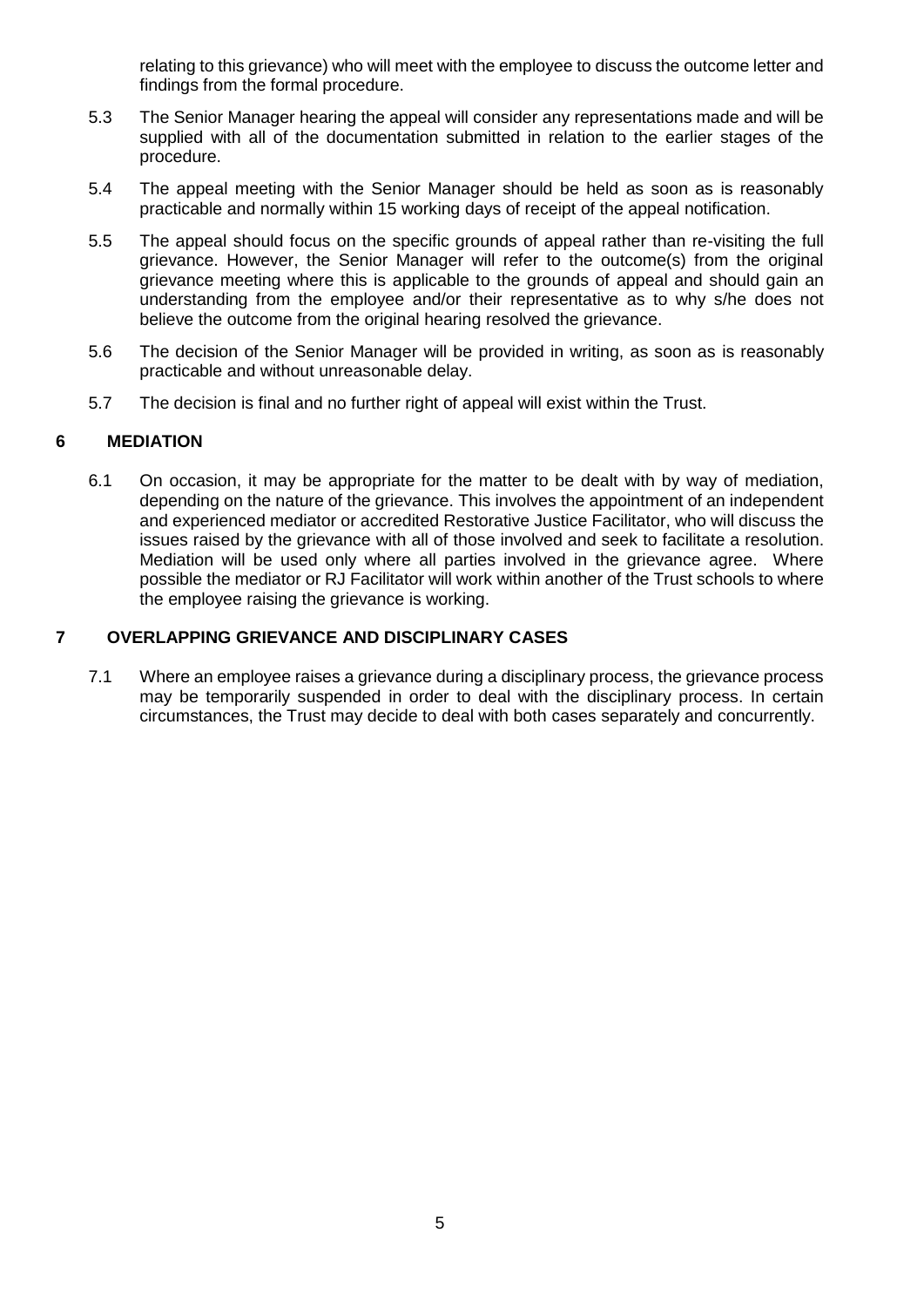<span id="page-5-0"></span>This form enables you to raise a formal grievance. You should only raise this if discussions with the person concerned and/or their line manager have failed.

Please complete and return to the Human Resources Department.

| Please explain how have you tried to resolve this matter informally? |  |  |
|----------------------------------------------------------------------|--|--|
|                                                                      |  |  |
|                                                                      |  |  |
|                                                                      |  |  |

Please describe the nature of the grievance: (Please continue on additional sheets if necessary)

Have you any other supporting evidence? Yes/No

If yes, please attach